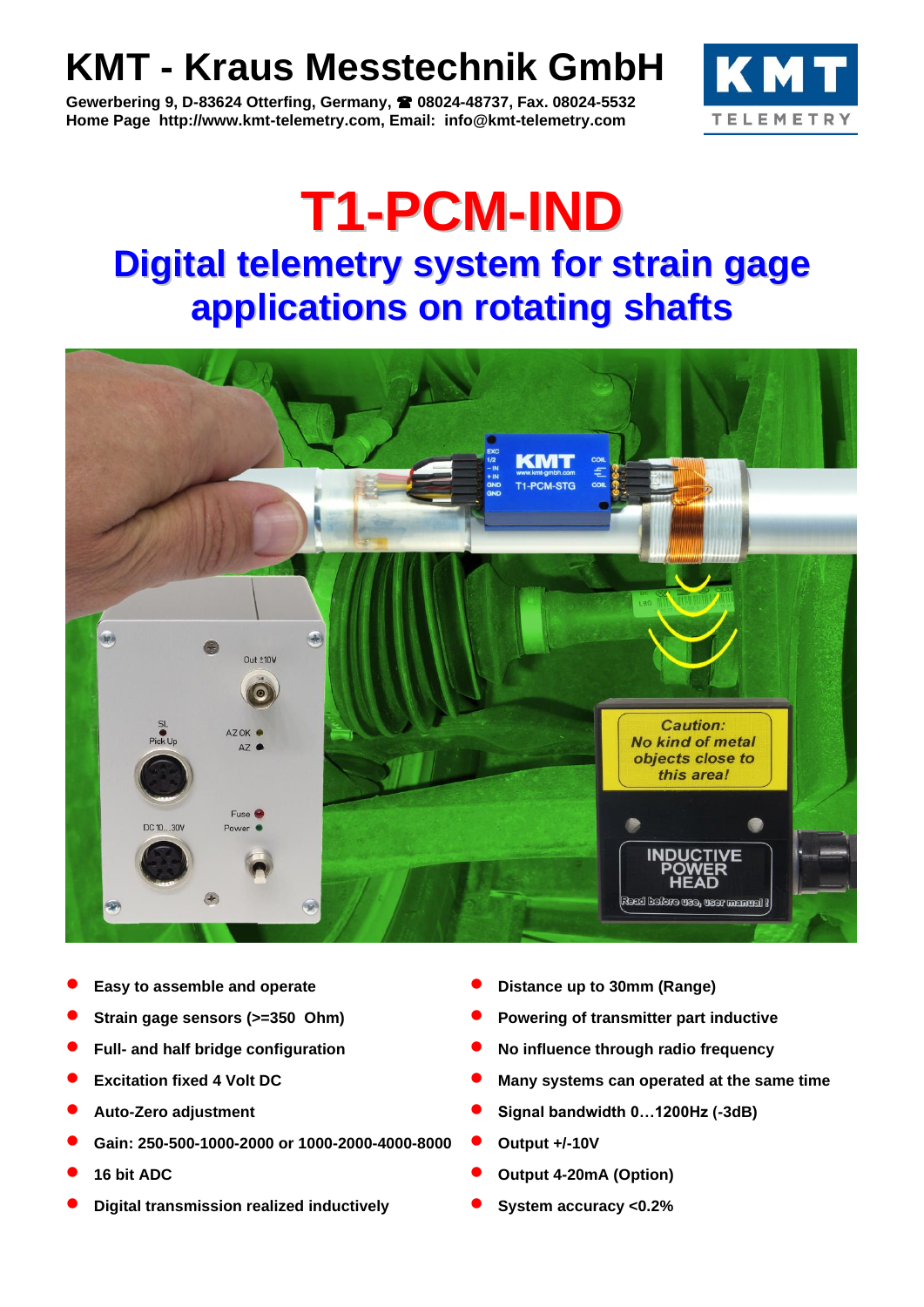#### **General description**

The T1-PCM-IND single-channel telemetry system offers the easiest handling for the wireless transmission of strain gage signals from rotating shafts. The encoder 35x24x14mm with a weight of 16g. The transmitter (encoder) part is simply mounted on the rotating shaft with a special fiber reinforced tape.

The data transfer between transmitter and receiver is digital. The powering of the transmission part by the T1-PCM-IND is **inductive**!.

#### **Functional description**

The T1-PCM-IND transmitter provides a pulse code modulated signal (PCM) to an induction winding around the shaft. The magnetic field of this winding enables the inductive transmission of the signal from coil to pickup. From there the signal is transferred by cable (5 m) to the receiver. The maximum distance between the transmitter coil and the pickup/powerhead is 30mm.

The receiver unit offers a BNC connector at the front panel with analog outputs  $\pm$  10 V and optional a current output of 4-20mA

Strain gage sensors (>=350 Ohm) in full- and half- bridge configuration can be directly connected to the transmitter. The excitation is fixed to 4 Volt DC and the gain is set by plug-In bridge in 4 steps (250-500-1000-2000 or 1000-2000-4000-8000). An auto-zero (AZ) adjustment is executed by pressing the AZ button on the front side of the receiver. The successful AZ operation is indicated by a yellow LED. The yellow LED flashes as long as the AZ is in progress. When the AZ completes the LED continuously illuminates. The AZ setting is stored in a Flash-RAM and thus is not lost during power-off.

## **T1-PCM-IND set contains:**

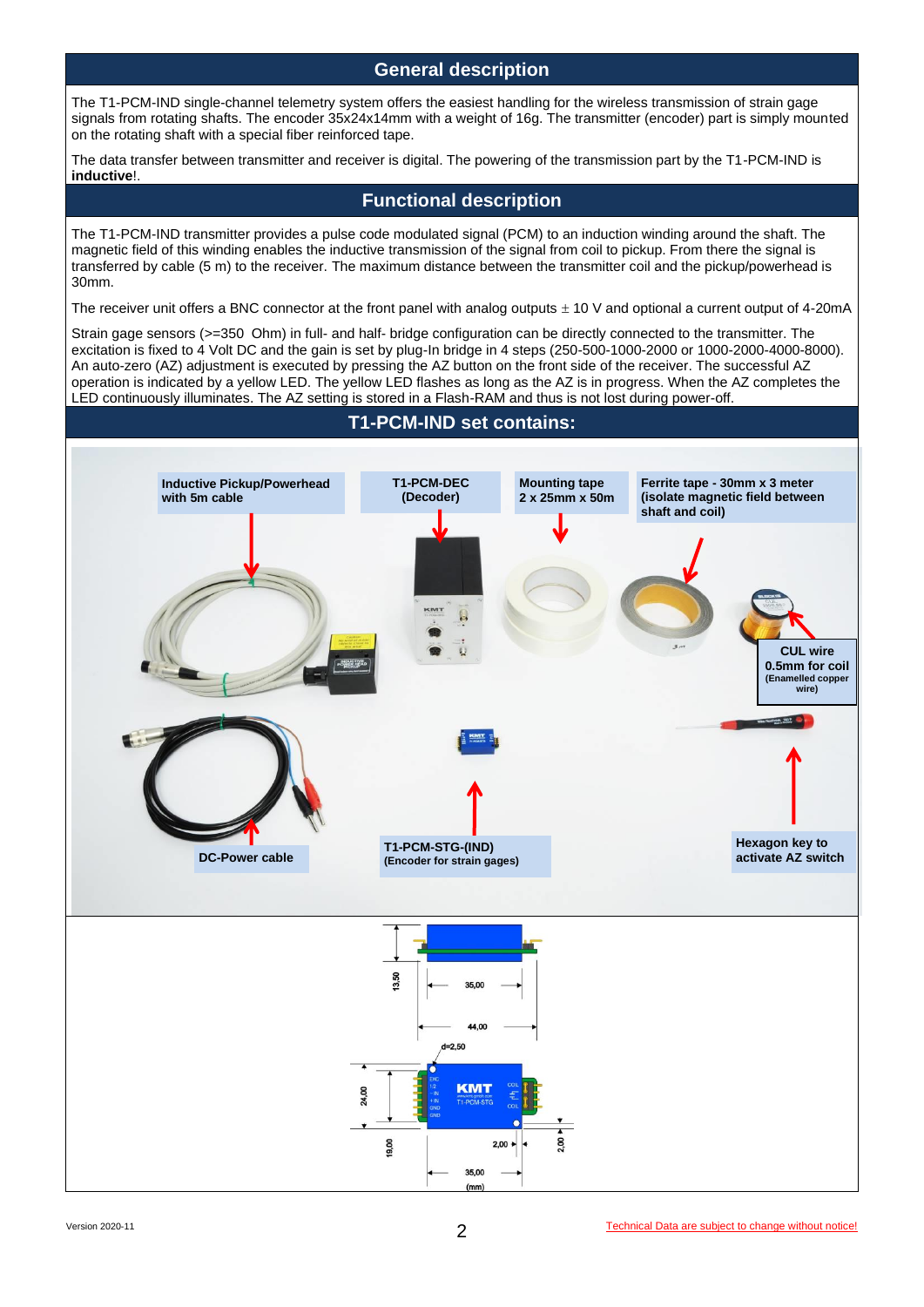## **Technical data transmitting part:**